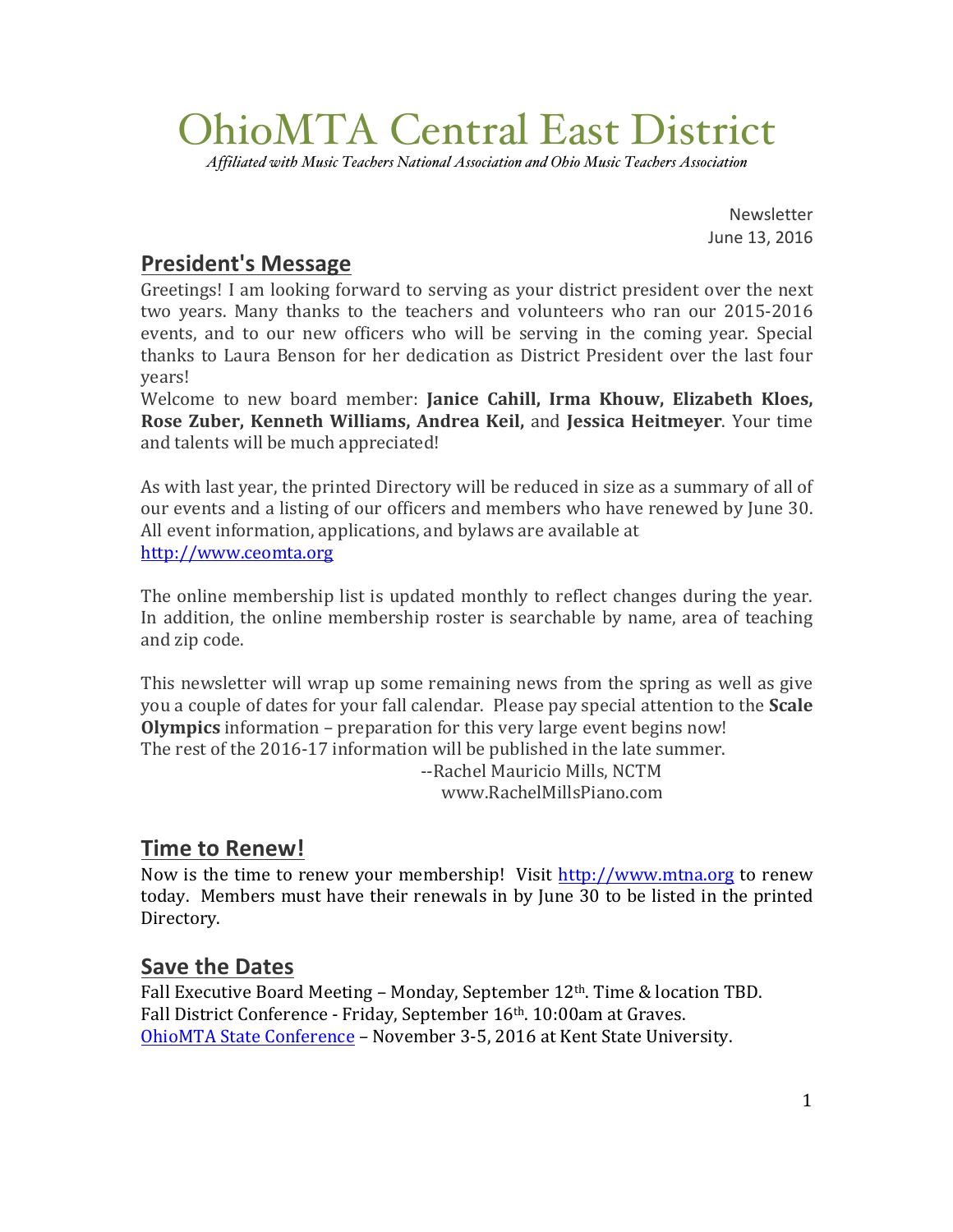## **Scale Olympics**

DATE CHANGE – Due to an internal scheduling conflict, Otterbein has changed Scale Olympics to **Saturday October 22, 2016** (NOT October 15). 

Registration opens on June 15. Student scheduling is done first-come, first-served.

The 2016 Scale Olympics Handbook and Registration form were updated on June 9.

Scale Olympics Workshops: Do you have questions about preparing your students for this huge event? Are you interested in learning more about the newest event, Ear Training?

- General Information Workshop: The first workshop was held on June 10, and the second workshop will be held on **Friday, June 17**, 12:30pm at Graves.
- Lead Sheet Harmonization Workshop: This workshop focuses on the lead sheet harmonization track. It will be held on **Thursday, June 30**, 10:30am at Graves. Please register with Liz Atkinson: liz.piano2@gmail.com

Please visit the **Scale Olympics web page** for further details and to download the handbook and registration form.

## **Summer Study Scholarships**

Here is a list of Summer Study Scholarship recipients: http://www.ceomta.org/wp-content/uploads/2016/03/Sum-Schol-Winner-2016.pdf Congratulations!!!!

#### **Grants for Professional Development**

Congratulations to Miriam Brown and Elizabeth Kloes for receiving grant money to help defer costs toward professional development.

Grants are awarded to teachers, both members and non-members, to aid in improving the applicant's teaching skills by attending a music seminar or workshop, studying with a master teacher or any other activity relevant to the improvement of teaching. Applications are due April  $15<sup>th</sup>$  of each year. Please see Central East OhioMTA Membership Directory or www.ceomta.org for more information. -- Annette Suhovecky, NCTM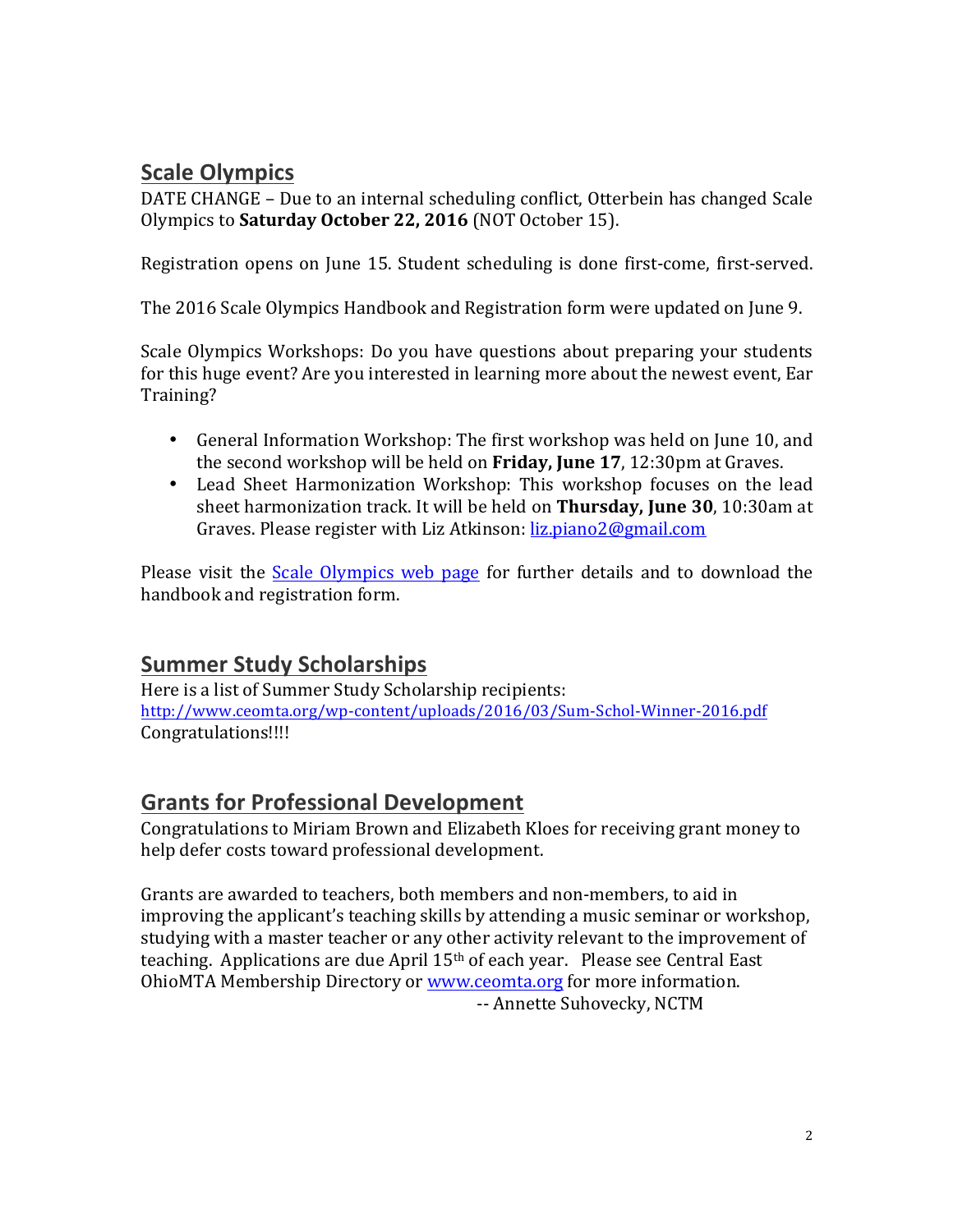#### **Buckeye Auditions**

The Buckeye Auditions 2016 for Central East District were held on Saturday, March 19 at Ohio Wesleyan University again. There were a total of 14 participants in 7 categories: 1 Elementary Piano, 5 Iunior Piano, 2 Senior Piano, 2 Elementary Strings, 2 Junior Strings, 1 Senior Strings, and 1 Senior Woodwinds. The judges were: Jackson Leung, Yuka Nakayama for the Piano Division, Tom Sobieski, Dawn Wohn, for the Strings and Katie Kuvin for the Woodwinds. In spite of the small pool of applicants, the level of competition was high again and the judges were impressed by the quality of playing by the contestants. Below is a list of all the award recipients, including the teachers. I would like to thank volunteers Rose Zuber, who will take on the chairmanship next year, and students of Ohio Wesleyan University. The winners of this district will go on to compete in the State Finals on Saturday, June 11, at Malone University, Canton, OH. We wish them all the best!

-- Dr. Mariko Kaneda Buckeye Auditions District Chair

| Elementary Piano                |                       |                          |
|---------------------------------|-----------------------|--------------------------|
| Winner: Maxwell Li              |                       | Teacher: Vivian Ripley   |
| Junior Piano                    |                       |                          |
| Winner: Abhik Mazumder          | ***State Winner!!!*** | Teacher: Suzanne Newcomb |
| Alternate: Stanley Cao          |                       | Teacher: Nina Polonsky   |
| Honorable Mention: Changning Xu |                       | Teacher: Nina Polonsky   |
| Senior Piano                    |                       |                          |
| Winner: Minjue Wu               |                       | Teacher: Nina Polonsky   |
| <b>Elementary Strings</b>       |                       |                          |
| Winner: Mathias Koo             | ***State Winner!!!*** | Teacher: Tatiana Hanna   |
| Alternate: Cecilia Martin       |                       | Teacher: Tatiana Hanna   |
| <b>Junior Strings</b>           |                       |                          |
| Winner: Christine Shih          | ***State Winner!!!*** | Teacher: David Niwa      |
| Honorable Mention: Adryán Rojas |                       | Teacher: Jim McCullough  |
| <b>Senior Strings</b>           |                       |                          |
| Honorable Mention: Sanna Symer  |                       | Teacher: David Niwa      |
| Senior Woodwinds                |                       |                          |
| Winner: Anne Zou                |                       | Teacher: Beth Owen       |
|                                 |                       |                          |